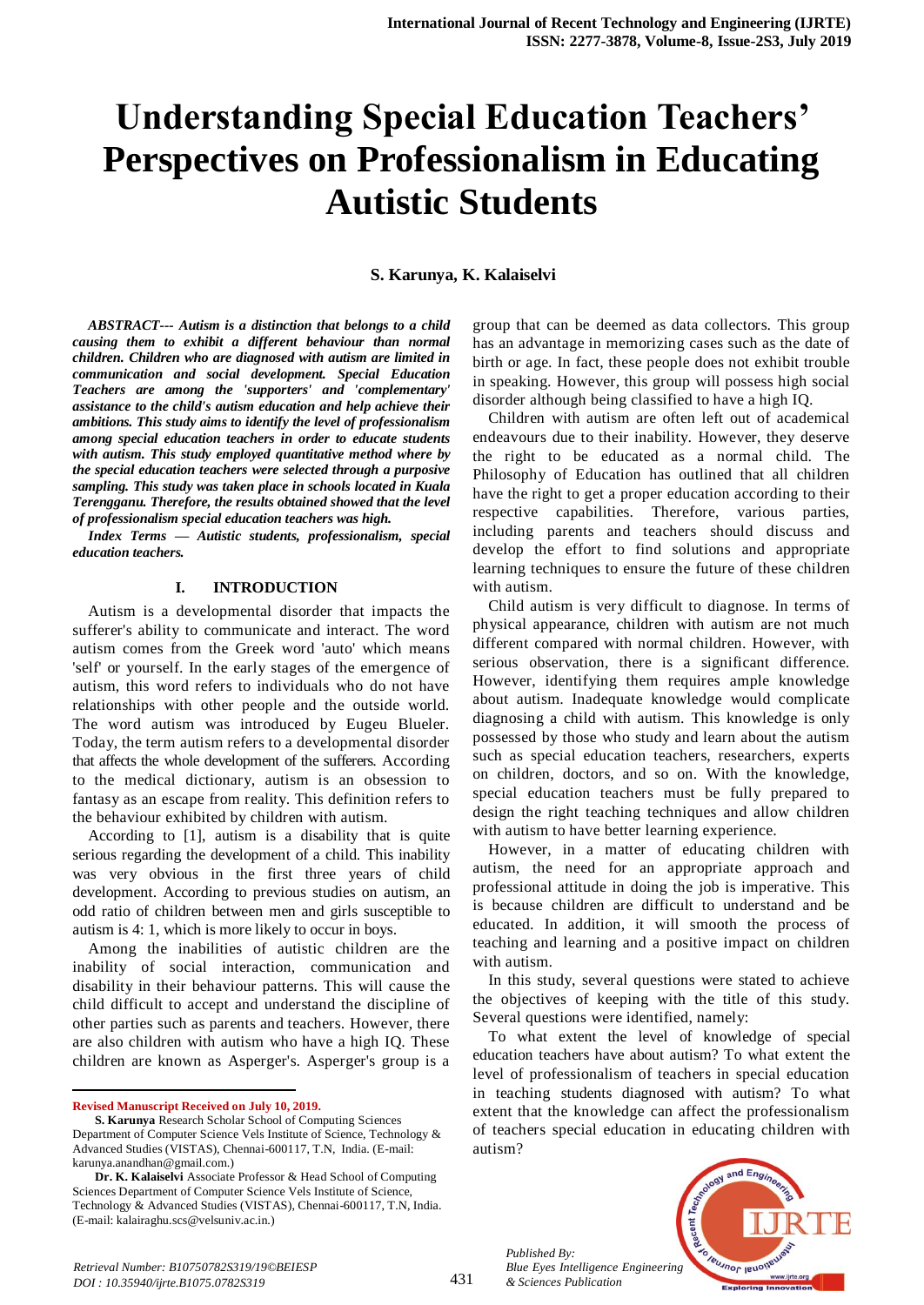#### **UNDERSTANDING SPECIAL EDUCATION TEACHERS' PERSPECTIVES ON PROFESSIONALISM IN EDUCATING AUTISTIC STUDENTS**

## **II. RESEARCH HYPOTHESES**

Research Hypothesis: There is a relationship between the level of knowledge and professionalism of the special education teachers to educate students with autism.

Null hypothesis: There is no relationship between the level of knowledge and professionalism of the special education teachers to educate students with autism.

## **III. LITERATURE REVIEW**

Research Hypothesis: There is a relationship between the level of knowledge and professionalism of the special education teachers to educate students with autism.

Null hypothesis: There is no relationship between the level of knowledge and professionalism of the special education teachers to educate students with autism.

## *A. Autism*

According to the study of National Autism Society of Malaysia (NASOM) [2] explained the purpose of autism is that the existence of diagnose show its effect within 30 months of birth. NASOM also characterised children with autism and that they have limited, stunted communication. In addition, children with autism also have problems in their behaviour.

However, there are also advantages possessed by the child's autism. They often point to the advantages in the field of mathematical and mechanical skill, or in music, '*rote memory* 'and others [3]. According to [4], autism occurs due to genetic defects and inflammation of the brain and this will cause an interruption in the development of a person.

# *B. Special Education Teachers*

The difference between teaching children with special needs and regular students are the methodology. The mission of teaching ordinary students may be more to follow the prescribed syllabus. This is in contrast to the instruction for special education students. Teaching special education students are not by learning through content, but rather to study the pattern of teaching and guiding. This is because, each special education student has a problem different learning abilities. Thus, the ability to know in advance, and adapt new teaching content can be adjusted according to the level of the student [5].

According to [6], Special Education means education for students with special needs in a special school or in a school which implements Special Education Integration Program (PKI) or Program for Inclusive Education (IEP) at preschool, primary education, secondary education or tertiary education. The Special Education system in Malaysia is a major contributor of the student's enrolment PKI Special Needs (MBK) and is implemented throughout the country.

The Ministry of Education has outlined nine categories of children with special needs:

- 1. Hearing problem
- 2. Sight problem
- 3. Mentally retarded
- 4. Autism Spectrum Disorders
- 5. Emotional and Behavioral Disorders
- 6. In Learning Disabilities
- 7. Physical Disability and Health Problems
- 8. Gifted and Talented
- 9. Language and Speech

## *C. Professionalism*

The term comes from the professionalism aspect of any profession. In the English-Malay Dictionary, profession means jobs. According to Professor HM Arifin in his Capita Selecta Education (Islam and General) professions contain the same meaning of the word 'occupation' or the selected work based education and specialised training. Whereas, according to [7], professionalism has meant to people who have a job based on skills, ability, techniques and procedures based on individual intellectual property.

# **IV. METHODOLOGY**

## *A. Instrument*

To identify the level of professionalism of the special education teachers in educating students with Autism, a questionnaire was adapted and translated from an article by [8]. The questionnaire consists of four parts, A: Demographics of respondents, Part B: special education teachers' knowledge about Autism, Part C: the professionalism of special education teachers in educating students and Autism Part D: To what extent knowledge affects special education teachers' professionalism. A five-point Likert scale was used in this questionnaire according to a scale of 1=strongly disagree, 2=disagree, 3=not sure, 4=agree and 5=strongly agree.

# *B. Research Procedure*

This study is a survey research using questionnaires as the instrument. The sample was selected using purposive sampling method*.* The sample for this study was special education teachers in Special Education School in the district. A total of 20 special education teachers have been in the study. Researchers have distributed a total of 20 questionnaires to teachers in the area of Special Education School, Kuala Terengganu.

# **V. RESULTS AND DISCUSSION**

A total of 20 special education teachers have been selected to participate in this study consisting of 5 patients (25%) men and 15 (75%) women. As for age, there were 9 respondents aged between 31 and 40 years with 45% of the number, 7 respondents in the age group 41 to 50 years with the percentage of 35%, while 4 respondents' aged between 50 and 60 years with a percentage of 20%. While in terms of race, 19 respondents i.e. 95% are Malays while one respondent answered "other" which is 5% from 100%.

For information about the positions held by the 20 respondents in this study, 16 people were a special education teacher while 4 others were served as a special education teacher assistant. The percentage of this information is respectively 80% and 20%. A total of 9 respondents i.e. 45% of 20 respondents according to the

*Published By: Blue Eyes Intelligence Engineering & Sciences Publication* 

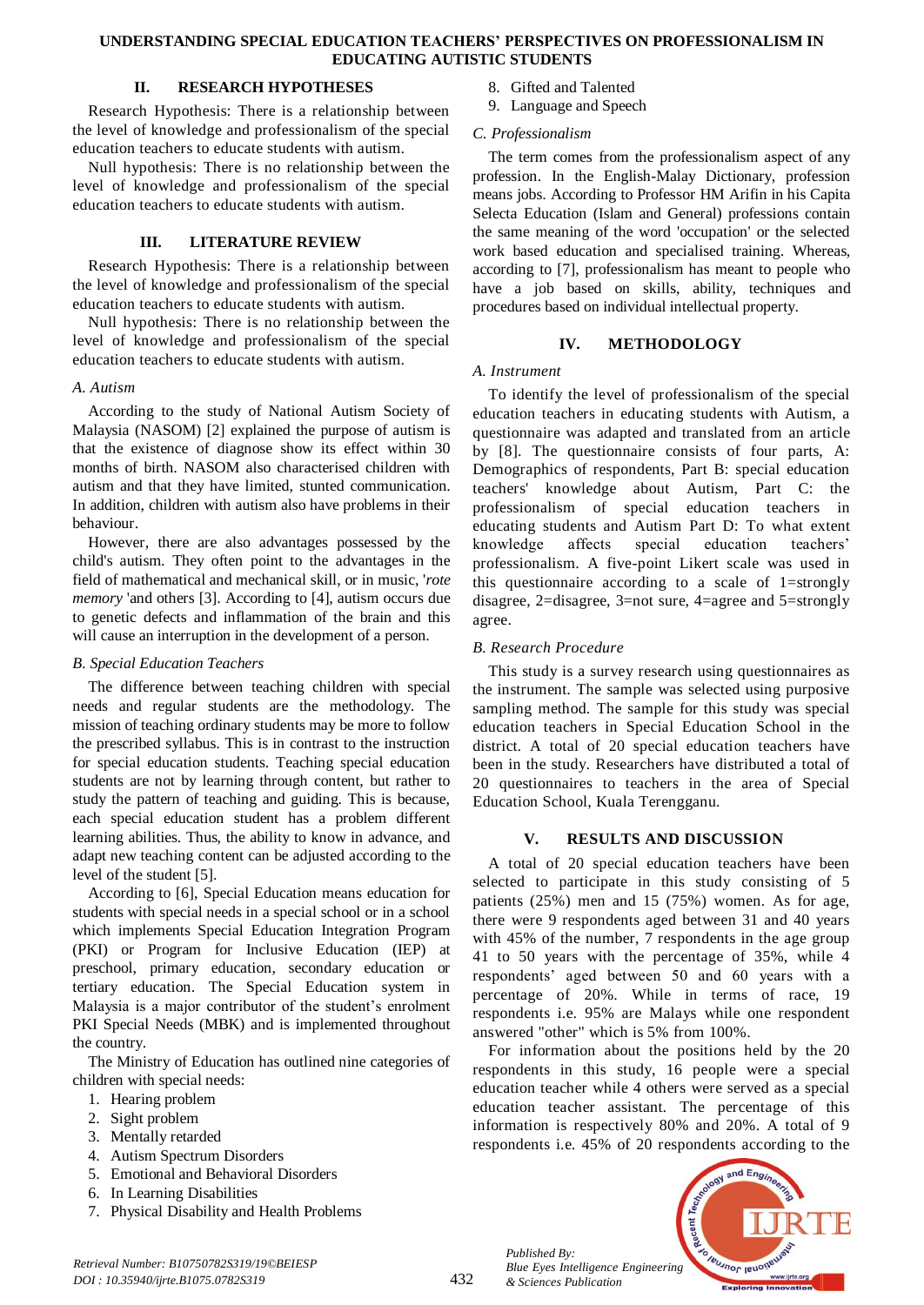course or class on autism and the rest are null. The course or class on autism have been followed and specified in the questionnaire that was circulated through the *Quranic Playground* Assessment Program*,* Organized by its advocate Faqih and Students Autism Observation Programmers.

For experience as Professor of Special Education, there were seven respondents that had experience as a teacher typically between 1 to 5 years with a percentage of 35%, 9 respondents in the group had an experience of 6 to 10 years with the percentage of 45% and 1 respondents have experience in the range of 50 to 60 years at 5%. The rest are 3 respondents who have experience as a special education teacher for 16 years and upwards with a percentage of 15%. For information on the number of students diagnosed with autism and the number of students with autism, all 20 respondents of this study was to provide information regarding their experience. Meanwhile, all 20 respondents have an interest to educate students with autism.

| <b>Ouestion</b>                        | <b>Strongly Agree</b>       | Disagree | Certainly                   | <b>Totally Agree</b> | Agree     | Mean |
|----------------------------------------|-----------------------------|----------|-----------------------------|----------------------|-----------|------|
| Levels in the level of autism are      |                             |          | $\mathcal{D}_{\mathcal{A}}$ | 14                   | 4(20)     | 4:10 |
| mild, moderate and severe.             |                             |          | $(10\%)$                    | (70%)                |           |      |
| The probability for boys and girls to  |                             |          | 14                          | 5                    |           | 3:20 |
| have autism is $4:1$ .                 |                             | (5%)     | (70%)                       | (25%)                |           |      |
| Difficult to communicate between       |                             |          |                             | 13                   | 7(35%)    | 4:35 |
| the problems faced by children with    |                             |          |                             | $(65\%)$             |           |      |
| autism.                                |                             |          |                             |                      |           |      |
| Children with<br>autism<br>are<br>more |                             |          |                             | 9                    | 11(55)    | 4:55 |
| individualistic                        |                             |          |                             | (45%)                |           |      |
| Children diagnosed with autism have    |                             |          |                             | 13                   | 7(35%)    | 4:35 |
| problems with social interaction.      |                             |          |                             | $(65\%)$             |           |      |
| Children with autism demonstrate       |                             |          | 4                           | 7                    | $8(40\%)$ | 4:05 |
| behaviours and interests to things     | (5%)                        |          | $(20\%)$                    | (35%)                |           |      |
| repeatedly                             |                             |          |                             |                      |           |      |
| Emotions in children with autism are   | $\mathcal{D}_{\mathcal{L}}$ |          | 3                           | 11                   | $4(20\%)$ | 3.85 |
| variable and difficult to predict.     | $(10\%)$                    |          | (15%)                       | (55%)                |           |      |
| Children with autism can accept        | 5                           | 6        | 3                           | 6                    |           | 2:50 |
| changes.                               | (25%)                       | $(30\%)$ | (15%)                       | $(30\%)$             |           |      |

Based on the analysis in the Table 1, the response obtained for the first question namely stages in autism are ranked mild, moderate and severe, found that the mean average respondent is 4.10 where as many as 2 respondents answered "not sure", 14 respondents answered "agree" and 4 respondents answered "strongly agree". Meanwhile for the second question, which relates to 'the probability for boys and girls to have autism is 4:1, 1 respondents answered "do not agree" , 14 replied "definitely not," and the remaining 5 respondents answered "agree". The mean average of respondents for this second question is 3.20. For the third question, the difficulty of communication between the problems faced by children with autism, the mean average of respondent is 4:35. Respondents on average answered "agree" and "strongly agree" with this statement, which each amounted to 13 people and 7 people.

The fourth question relates to children with autism are more individualistic and a total of 9 respondents answered "agree" and 11 respondents answered "strongly agree". The Mean average of respondents for this question is 4.55. For the fifth question: children diagnosed with autism have problems with social interaction, the mean average of respondents was 4:35. Respondents on average answered "agree" and "strongly agree" with this statement, which each amounted to 13 people and 7 people.

As for the sixth question, namely with regards to 'Children with autism demonstrate behaviours and interests repeatedly, 1 respondents answered 'Strongly disagree', 4 person answered "certainly", 7 respondents answered "agree" and the remaining 8 respondents answered "Strongly agree". The Mean average of respondents for this second question is 4:05. The seventh question which explains "the emotional aspect of a child with autism that is variable and difficult to predict", as many as 2 respondents answered "strongly disagree", 3 respondents answered "not sure", 11 respondents answered "agree" and 4 people answered "strongly agree". The Mean average of the respondent is 3.85. For the eighth question: "Children with autism can accept changes", a total of 5 respondents answered "strongly disagree", 6 respondents answered "do not agree", 3 respondents answered "not sure" and 6 answered "agree". The mean average of the respondent is 2.50.

# *A. Level of Professionalism of Special Education Teachers*

Responses were obtained from the statement, in this section the mean average response was 4:50 when asked about the help and guidance of a professional



*Published By:*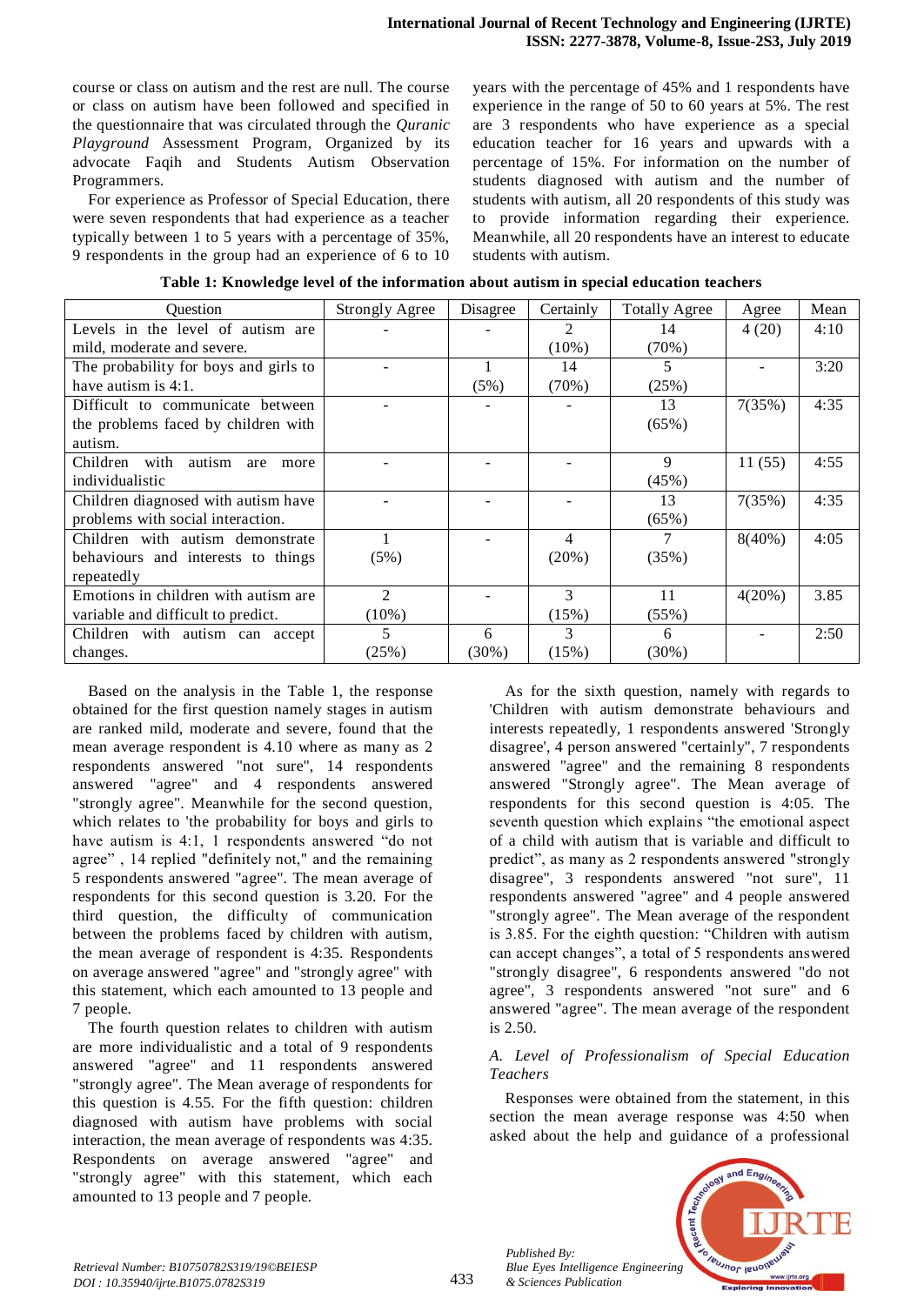## **UNDERSTANDING SPECIAL EDUCATION TEACHERS' PERSPECTIVES ON PROFESSIONALISM IN EDUCATING AUTISTIC STUDENTS**

expert or autism specialist to develop appropriate programmes for children with autism. When asked about additional training courses on autism can be of benefit to the teachers, the mean average of the respondent is 4.70. Based on the response on 'event specialist autism in my area, I will use the individual as the source of reference' the mean average is 4:40. These findings demonstrate that the level of professionalism in special education teachers in order to increase their knowledge and effort to educate autistic students more effectively is high. When asked about 'I will never get bored of treating the autistic

children's illness', the mean average of their responses is high at 4.15. Respondents also gave a high mean average when asked about the deficiency in children with autism themselves as a burden to the teacher with a percentage of 4.25. They are also deciding to become an expert in autism and even need to add more knowledge by taking courses and additional training when the mean average of their responses is 3.75. The table 2 below shows the information about the professionalism of the special education teachers in educating students with autism.

| Table 2: The information about the professionalism of the special education teachers in educating students with |
|-----------------------------------------------------------------------------------------------------------------|
| autism                                                                                                          |

| <b>Ouestion</b>                              | <b>Strongly Agree</b> | Disagree | Certainly      | Agree    | <b>Totally Agree</b> | Mean |
|----------------------------------------------|-----------------------|----------|----------------|----------|----------------------|------|
| when getting help<br>and<br>I love           |                       |          |                | 10       | 10                   | 4:50 |
| guidance from professionals<br><sub>or</sub> |                       |          |                | $(50\%)$ | $(50\%)$             |      |
| autism<br>specialist<br>develop<br>to        |                       |          |                |          |                      |      |
| appropriate programs for children            |                       |          |                |          |                      |      |
| with autism.                                 |                       |          |                |          |                      |      |
| I think the courses and additional           |                       |          |                | 6        | 14                   | 4.70 |
| training in the field of autism can be       |                       |          |                | $(30\%)$ | (70%)                |      |
| beneficial to me.                            |                       |          |                |          |                      |      |
| If there is an autism specialist in my       |                       |          |                | 12       | 8                    | 4:40 |
| area, I will use the individual as a         |                       |          |                | $(60\%)$ | $(40\%)$             |      |
| source of reference.                         |                       |          |                |          |                      |      |
| I will never tire to treat the ills of       |                       |          | $\mathfrak{D}$ | 13       | 5                    | 4:15 |
| children with autism.                        |                       |          | $(10\%)$       | (65%)    | (25%)                |      |
| I never considered the deficiency in         |                       |          |                | 12       |                      | 4:25 |
| children with autism as a burden to          |                       | (5%)     |                | $(60\%)$ | (35%)                |      |
| me.                                          |                       |          |                |          |                      |      |
| I am interested to become an expert          |                       |          | 8              | 9        | 3                    | 3.75 |
| in autism. I even need to add more           |                       |          | $(40\%)$       | $(45\%)$ | (15%)                |      |
| knowledge by taking courses and              |                       |          |                |          |                      |      |
| additional training.                         |                       |          |                |          |                      |      |

## *B. Level of Knowledge of Special Education Teachers with Their Professionalism*

The researcher has chosen inter-correlation test to achieve the fourth objectives namely to assess the extent of the relationship between knowledge and professionalism of special education teachers in educating students with autism (Table 3).

| Correlations    |                            |           |                 |  |  |
|-----------------|----------------------------|-----------|-----------------|--|--|
|                 |                            | Knowledge | Professionalism |  |  |
| Knowledge       | <b>Pearson Correlation</b> |           | .121            |  |  |
|                 | Sig. (2-tailed)            |           | .611            |  |  |
|                 |                            | 20        | 20              |  |  |
| Professionalism | <b>Pearson Correlation</b> | .121      |                 |  |  |
|                 | Sig. (2-tailed)            | .611      |                 |  |  |
|                 |                            |           |                 |  |  |

# **Table 3: Results of inter-correlation test**

The inter-correlation analysis results show the correlation between the level of knowledge and professionalism  $(r=121)$ . These results indicate the level of knowledge affecting professionalism. This means, knowledge level influences the professionalism of special education teachers.

# **VI. CONCLUSION**

Based on the results of studies that have been analysed by the researchers which are based on the



*Published By:*